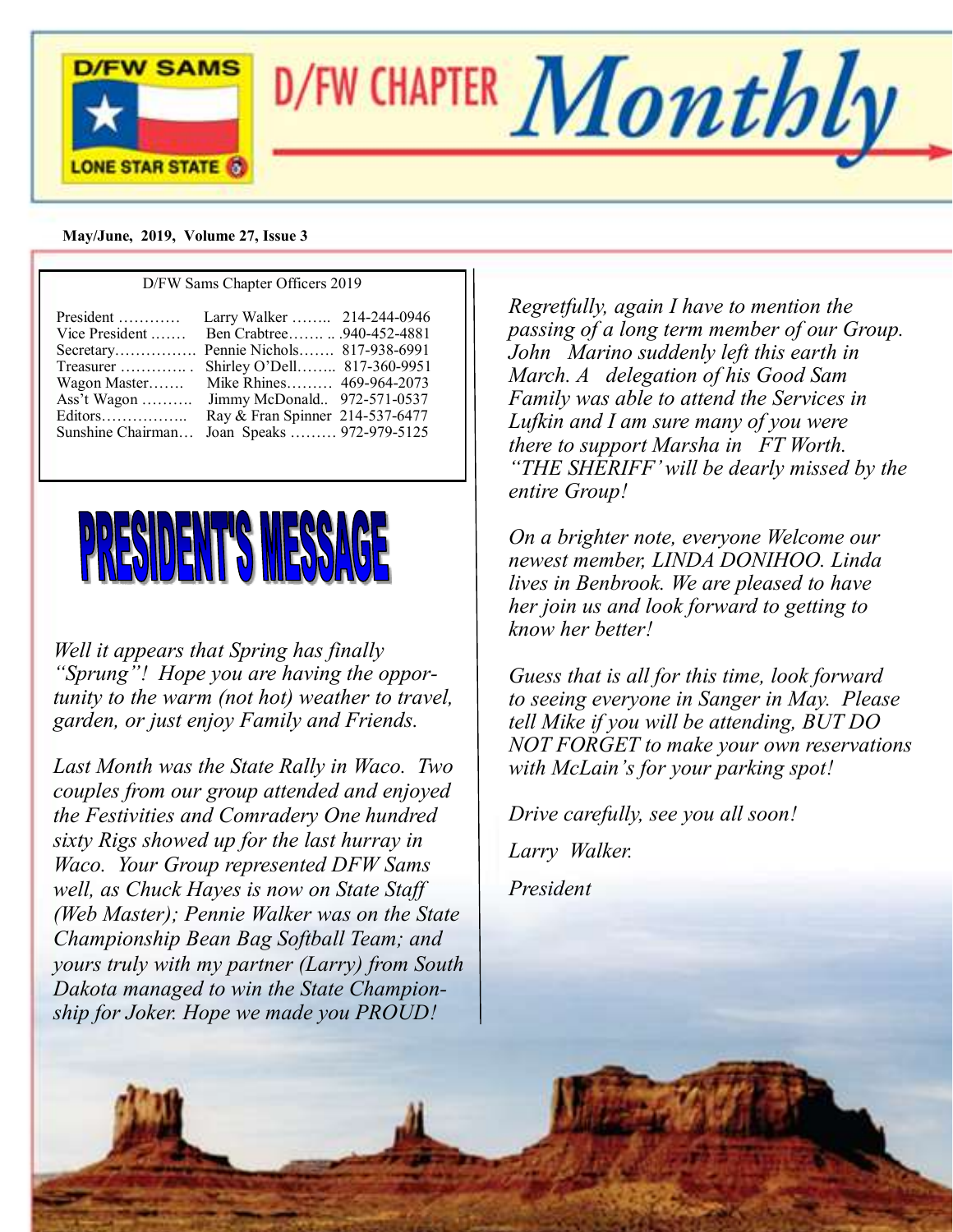## **Page 2**

# *MARCH MEETING HIGHLIGHTS*

 *The meeting was called to order by our president, Larry Walker at the North Texas Airstream Community at Hillsboro, Texas. Wagon Master, Michael Rhines reported that there were 14 rigs on the ground. Michael provided an update on the Texas State Rally which is on March 28-31 in Waco, Texas.*

 *Larry Walker stated that at the chapters' Presidents Meeting, Chuck Hayes was presented with the "Good Sam Helping Hands Award" for his work on the Texas Good Sam Web Site. "Nice going Chuck", we know you work hard on the site.*

 *Pennie Nichols stated that one host is still needed for the July campout in Durant, Ok, The Mini-Rally is scheduled for Sept.*

*18-22 in Canton, Tx. So hope all will attend. The free night of camping was won by Cecil Lawrence.*

*By Pennie, Nichols, Secretary*

# *APRIL MEETING HIGLIGHTS*

 *The meeting was called to order by our President, Larry Walker. Mike Rhines reported that there were 16 member rigs , 1 guest rig and 1 drive in.* 

 *We voted on Linda Donihoo being a new member of our chapter. She told us a little about herself.*

 *The chapter is morning the death of John Marino, our Sheriff and long time member. Larry Walker will handle the appointment of a new sheriff.*

 *Larry announced that there were 155 rigs and 15 walk ins at the State Rally in Waco. Due to the construction that will be taking place at the Heart of Texas Center in Waco, the State will be looking for a new location for next year. Larry Pennie enjoyed the rally. Larry was a winner in joker and Pennie was the bean bag toss.*

# *PHOTOS FROM THE PAST*



 *Fran, Shirley & Mabel*



 *Linda & Al*



 *Mike & Jackie*

*By Pennie Nichols, Secretary*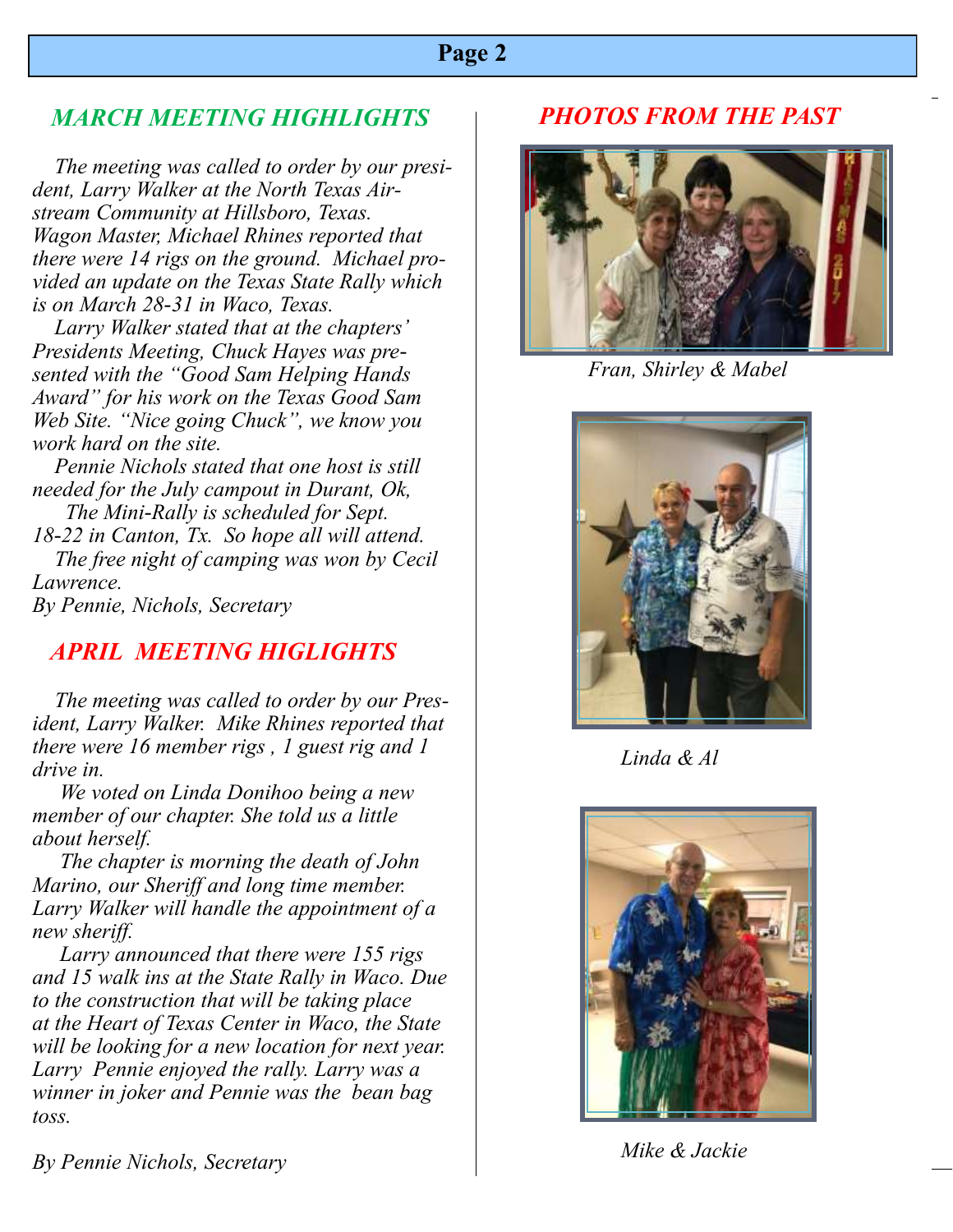# **Page 3**

### IN OUR THOUGHTS AND PRAYERS

 We pray for all our members and their families, especially for John Marino who who went to heaven on March 18 and also for Larry Gray, a former member of the D/FW family, who also went to heaven on March 1. We pray also for Billy Speaks' grandson and Al Jenkins' grandson, who also went to heaven. We also pray for Joan Speaks, Shirley

O'Dell and Melvin and Rosetta Parker.

### BEANIE BABIES

Marsha Marino is selling Beanie Babies for \$4.00 each and the money is going to be used for Shirley's yearly projects. Marsha also announced receiving several comments from members who enjoy the pictures she has on her computer and is able to show on a TV when one is available. A big "thank you" Marsha for your good work. We love seeing the pictures.



 Tessie was at the campout in March at the Bedrock RV Park and she didn't even get wet, She won't go out in the rain until you put her rain coat on her. Isn't she cute?

## **ANNIVERSARIES**

#### **MAY, 2019**

| Al & Linda Jenkins             | May 16 10 years   |
|--------------------------------|-------------------|
| Larry & Penny Walker           | May 20 19 years   |
| <b>Jim &amp; Judy McDonald</b> | May 21 $54$ years |
| <b>Barry &amp; Joyce Kibbe</b> | May 28 $59$ years |

#### **JUNE, 2019**

 *Michael & Jackie Rhines June 20 55 years Cecil & Marjorie Lawrence June21 34 years Val & Sharon Babineaux June 29 5 years*



## **BIRTHDAYS**

 **MAY, 2019** 

 *Dick Fletcher May 28*

#### **JUNE, 2019**

 *Judy Rawson June 14 Billy Fuller June 18*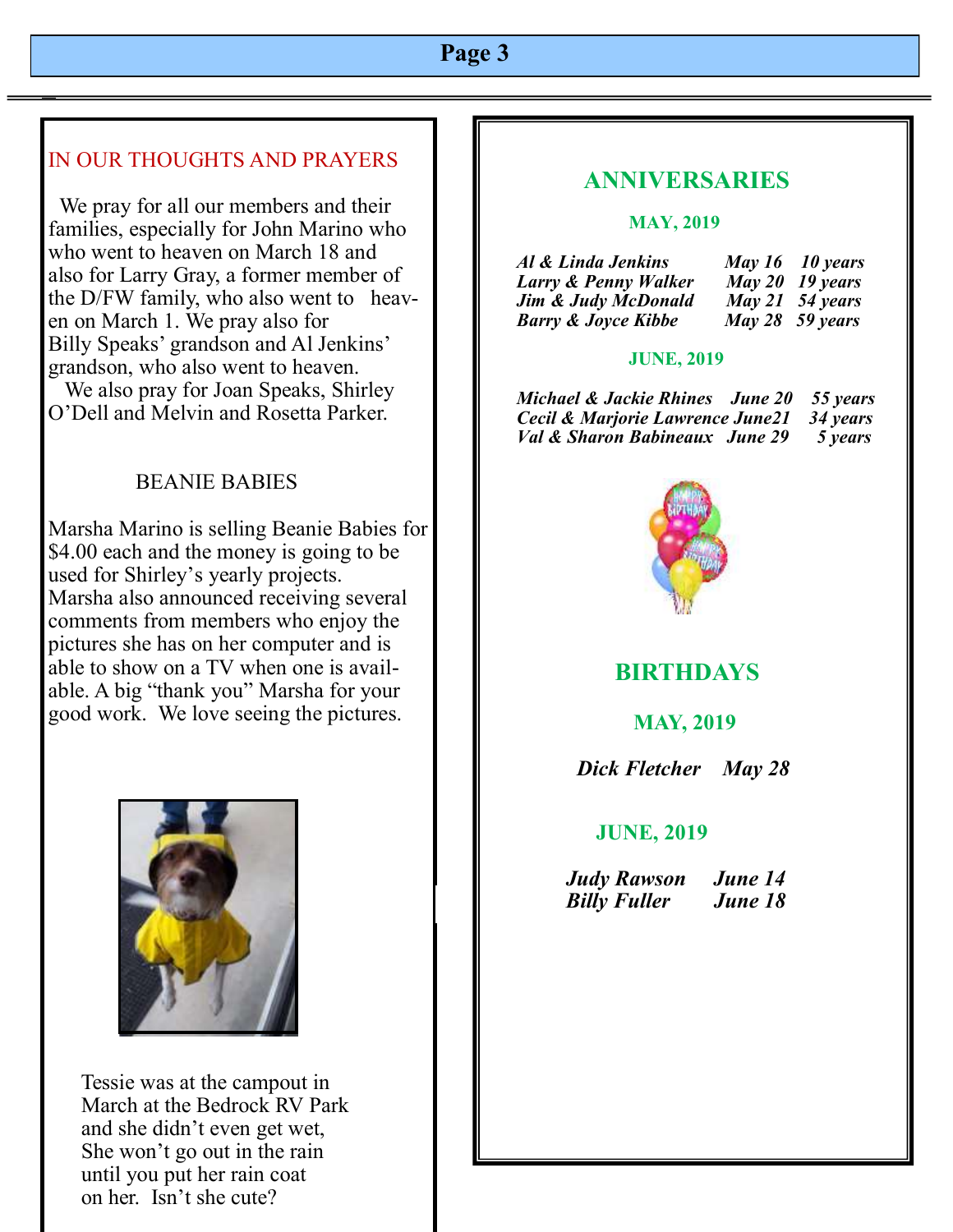# **Pa***g***e 4**

# MAY OUTING

Date: May 9-12. 2019

Place: McClaine's RV Park 13037 Interstate 35 Sanger, Texas 76266 833-956-8366 YOU NEED TO CALL McCLAINES FOR YOUR RESERVATIION. Each night of camping is \$30.00

DIRECTIONS:

Go North on Interstate 35 to exit 481. Make a U turn and go south on the feeder road. Turn right into the campground.

Wagon Master: Mike Rhines.. Please contact Mike at 972-775-2690 or e-mail him at wagonmaster@dfwsams.texasgoodsam.com to advise whether you will or will not be attending the campout and when you plan to arrive and leave.

Hosts & Hostesses: Jill & Pat Schnepf Pat & Ben Crabtree

Thursday—On your own

 Friday— Dinner on your own or go out as a group. After dinner an ICE CREAM SOCIAL followed by a game of CARD ILLIMINATION AT 7:00 pm Those who want to play, please bring 3 nickels, 3 dimes and 1 quarter. Other games for those who don't wish to play that. It will take less than an hour.

 Saturday- Dinner at 5:30 Hosts to provide PULLED PORK AND PULLED CHICKEN IN BUNS. (Sandwiches) Each rig is to provide a salads, chips and dips or a dessert.

# JUNE OUTING

Date: June 6-9, 2019

Place: Coffee Creek RV 13429 US Hwy. 281 Santo, TX 940-769-2277

### DIRECTIONS;

To West on I-20 to exit 386 (Hwy. 281). Then to North 1/2 mile. Coffee Creek RV Park will be on the right.

Wagon Master: Mike Rhines. Please contact Mike at 972-775-2690 or e-mail him at wagonmaster@dfw sams.texasgoodsam.com to advise whether you will or will not be attending the campout and when you plan to arrive and leave.

Hosts & Hostesses: Judy & Jimmy McDonald Shirley O'Dell

> Thursday - On your own (Details will be put on the board upon arrival.)

Friday— On your own or go out as a group

 Saturday –POT LUCK DINNER AT 5:30 PM Hosts will furnish FRIED CHICKEN Please bring a vegetable, salad or dessert for the meal.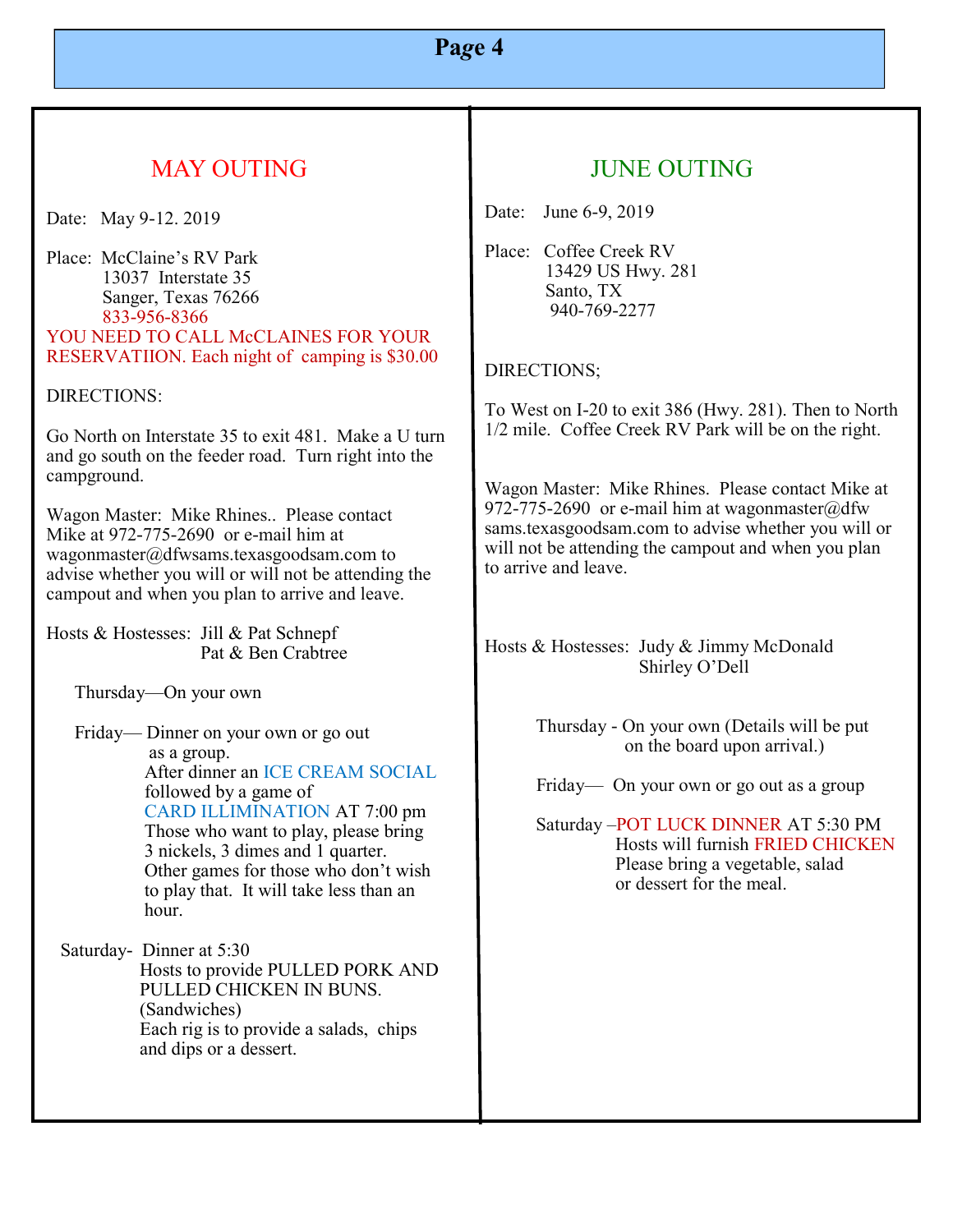| Page 5 |  |
|--------|--|
|--------|--|



 *IN MEMORY OF JOHN H MARINO October 16, 1934—March 18, 2019*

*John was born October 16, 1934 in Staten Island, New York to the late Elizabeth (Shelley) and Frank Joseph Marino, and went to heaven on Monday, March 18, 2019 in a Lufkin hospital.*

*After serving his country with the Air Force, John earned recognition and accolades during a long career in the farrier industry. He was the founder of JHM Manufacturing and made several innovations to anvil designs. John was a 2010 inductee in the International Horseshoeing Hall of Fame. He remained an active member of the Texas Professional Farriers Association, the American Farriers Association, and the Brotherhood of Working Farriers. He was also known for his honest character, sharp wit, hearty laugh, and exceptional Italian cooking.*

*Survivors include his wife, Marsha Marino of Lufkin; daughter, Jill Bright and husband, William Bright, M.D. of Paris, Texas; sons, Weston Kirby and wife Lisa of Pottsboro; John Marino, Jr. and wife Elizabeth of Brick, New Jersey, Chris Marino of Coltsneck, New Jersey, and Harley Marino and wife Dawn of New York; and numerous grandchildren. He was particularly close to his "baby sister", Linda Marino of Plantation, Florida and sis-inlaw, Peggy Rogers of Plantation, Florida. He is also survived by numerous nieces, nephews and other relatives. He is preceded in death by his parents.*

*John joined our D/FW Sams Chapter and became the infamous "Sheriff" to keep us in line and in proper attire with our badges and vests worn at the appropriate times. If we failed, John levied a fine which he kept in the appropriate bank using the funds each year for a Barbeque at a designat4ed campout. John and his wife Marsha worked endlessly to make our D/FW Sams Chapter one of the "Best in the State of Texas".* 

*This is one of the most difficult obituaries I have had to write. It was full of facts about a man we all loved and respected. I had the priviledge of having John and Marsha as close friends as have all of our members. You just couldn't help but love this couple and we will all miss John's honest character, sharp wit, hearty laugh and exceptional Italian cooking. Rest in peace dear friend, we will always love this well known "SHERIFF".*

*Following is an article published in the American Farriers Journal on March 19, 2019 showing the life this "Gentle Giant" had and his passion to the Farrier Industry. It demonstrates his desire to improve his industry and to teach it to others.* 



*By Ray Spinner, Editor*